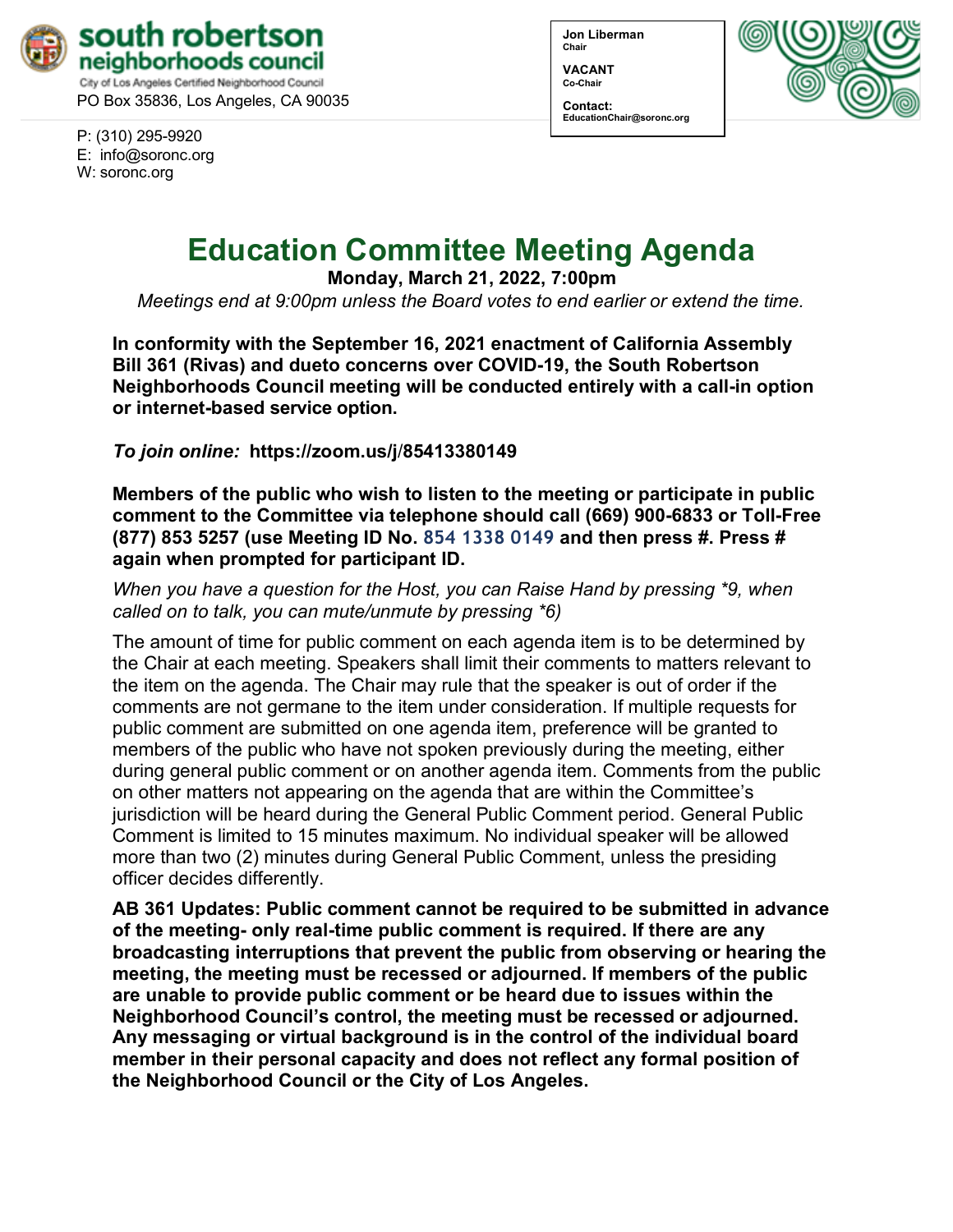# **1. Call to Order**

# **2. Pledge of Allegiance**

#### **3. Roll Call**

a. Current Committee Members: Barry Levine, Jon Liberman, Shirley Traum

### **4. General Public Comment**

#### **5. Brief Committee Announcements**

- a. Items for Future Education Committee Agendas
- b. Other Brief Committee Announcements

# **6. Approval of Minutes for 11/22/21, 12/20/21, 1/17/22 and 2/21/22 meetings**

### **7. Unfinished Business**

a. Discussion and possible action on setting goals of Education Committee for 2022.

(i) Outreach to schools within SORO Boundaries.

- (a) Public Schools
- (b) Private Schools
- (c) Parents, Teachers, Administration, Staff
- (d) 501.C.3 groups

(ii) Review of SCATCH program to determine how the present program should be updated or modified.

(iii) Look into ways we can develop other programming to supplement what the current schools offer. Examples: Introduction to computing, programming, robotics, brief introductions to types of educational experiences available locally which previously were accessed by school trips.

b. Discussion of action plan in furtherance of our goals.

# **8. New Business**

- a. Discussion and possible action on effect of prior LAUSD actions restricting school police impacting schools during non-school hours and the effects of this on the surrounding community.
- b. Discussion and possible action on removal of lead pipes during renovation of Shenandoah Elementary School and Alexander Hamilton High School.

# **9. Adjournment**

*Note: Public comment will be taken for each item where there is discussion and possible action. Public comment and/or participation may occur on other items at the discretion of the Chair. Please note that under the Brown Act, the Committee is prevented from acting on matters brought to its attention during the General Public Comment period; however, the issue may become the subject of a future meeting. In the interest of addressing all items on the agenda, time limits for individual comments and discussion may be set at the discretion of the Chair.*